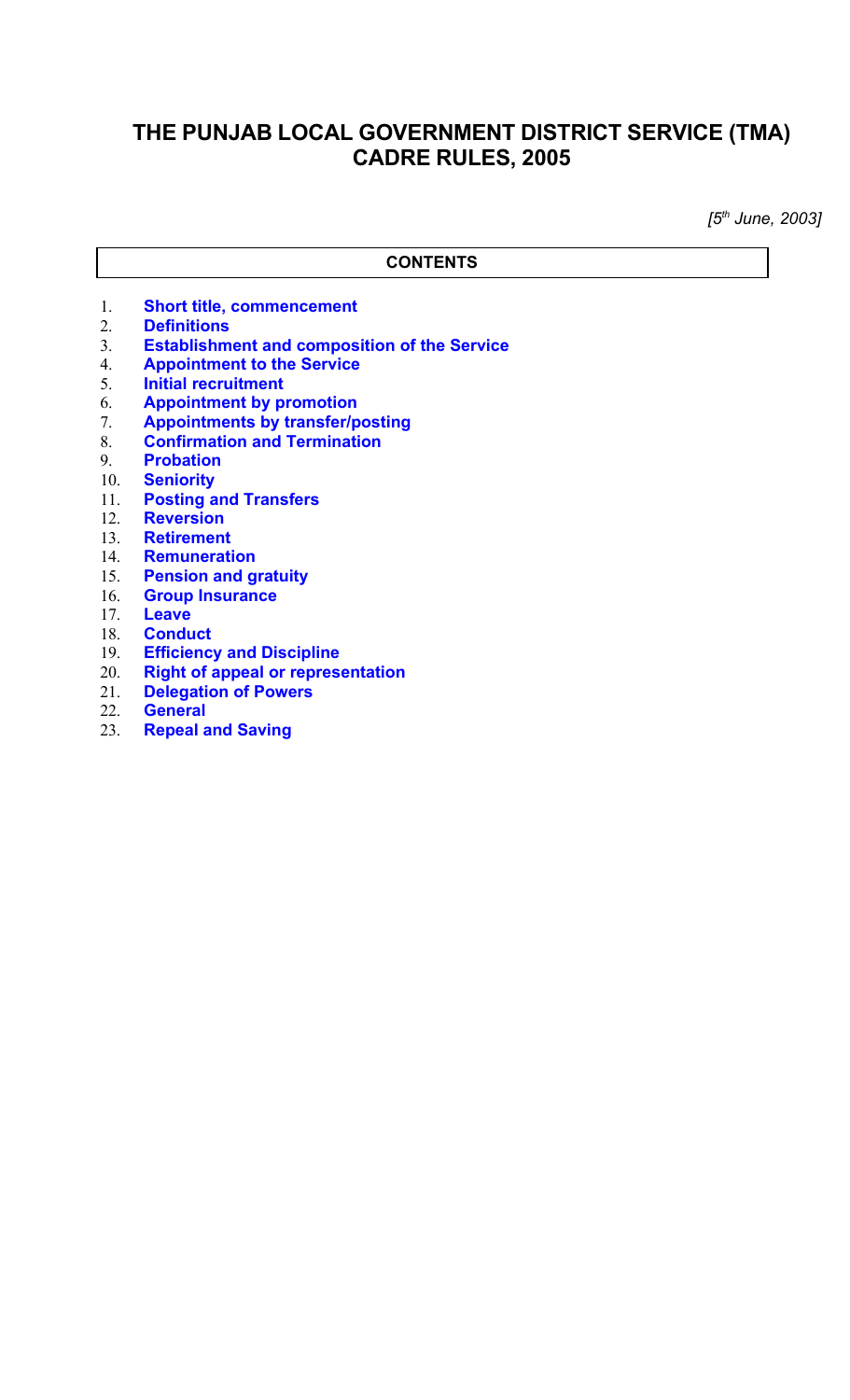**TEXT**

*[5th June, 2003]*

## **THE PUNJAB LOCAL GOVERNMENT DISTRICT SERVICE (TMA) CADRE RULES, 2005 [SOV(LG)38-6/2003]**

<span id="page-1-2"></span>**1.** Short title and commencement. - (1) These Rules may be called the Punjab Local Government District Service (Tehsil / Town Municipal Administration Cadre) Rules, 2005.

(2) They shall come into force at once.

<span id="page-1-1"></span>**2. Definitions.** - (1) In these rules unless there is anything repugnant in the subject or context:-

- i. **"Appointing authority":** means the authority specified in column 5 of the table;
- ii. **"Department"[1](#page-1-3) :** means the Local Government & Community Development Department, Government of the Punjab;
- iii. **"Functional Unit"** means a group of posts or a part of such group sanctioned as a separate unit;
- iv. **"Board"** means the Punjab Local Government Board, constituted under the Punjab Local Government Ordinance, 1979;
- v. **"Government"** means the Government of the Punjab;
- vi. **"Basic Scale"** means Basic Scale of pay as notified by the Government.
- vii. **"Initial Recruitment"** means appointment other then by promotion or transfer/posting on the basis of examination to be conducted by the Board after advertisement of the vacancies in newspaper;
- viii. **"Post"** means a post specified in Column 4 of the Table; and
- ix. **"Table"** means the table appended to these rules.
- (2) Words and expressions used herein but not defined shall have the same meanings as are assigned to them in the appropriate law.

<span id="page-1-0"></span>**3. Establishment and composition of the Service. -** (1) There shall be established a Service for the Tehsil / Town Municipal Administration to be called the Punjab Local Government District Service (Tehsil / Town Municipal Administration Cadre).

- (2) The Service shall consist of the following Functional Units;
	- i. The Administrative Functional Unit.
	- ii. The Finance/Accounts Functional Unit.
	- iii. The Engineering Functional Unit.
	- iv. The Planning Functional Unit.
- (3) One coming into force of these rules, all the members of the Local Council Service, employees of Local Government & Community Development Department and Housing, Urban Development & Public Health Engineering Departments shall become eligible for posting and transfer in the Service in accordance with the share

<span id="page-1-3"></span><sup>&</sup>lt;sup>1</sup> [sub-rule (ii) in rule 2, for the words "Rural Development" is amended "Community Development" on dated 7<sup>th</sup> August, 2007]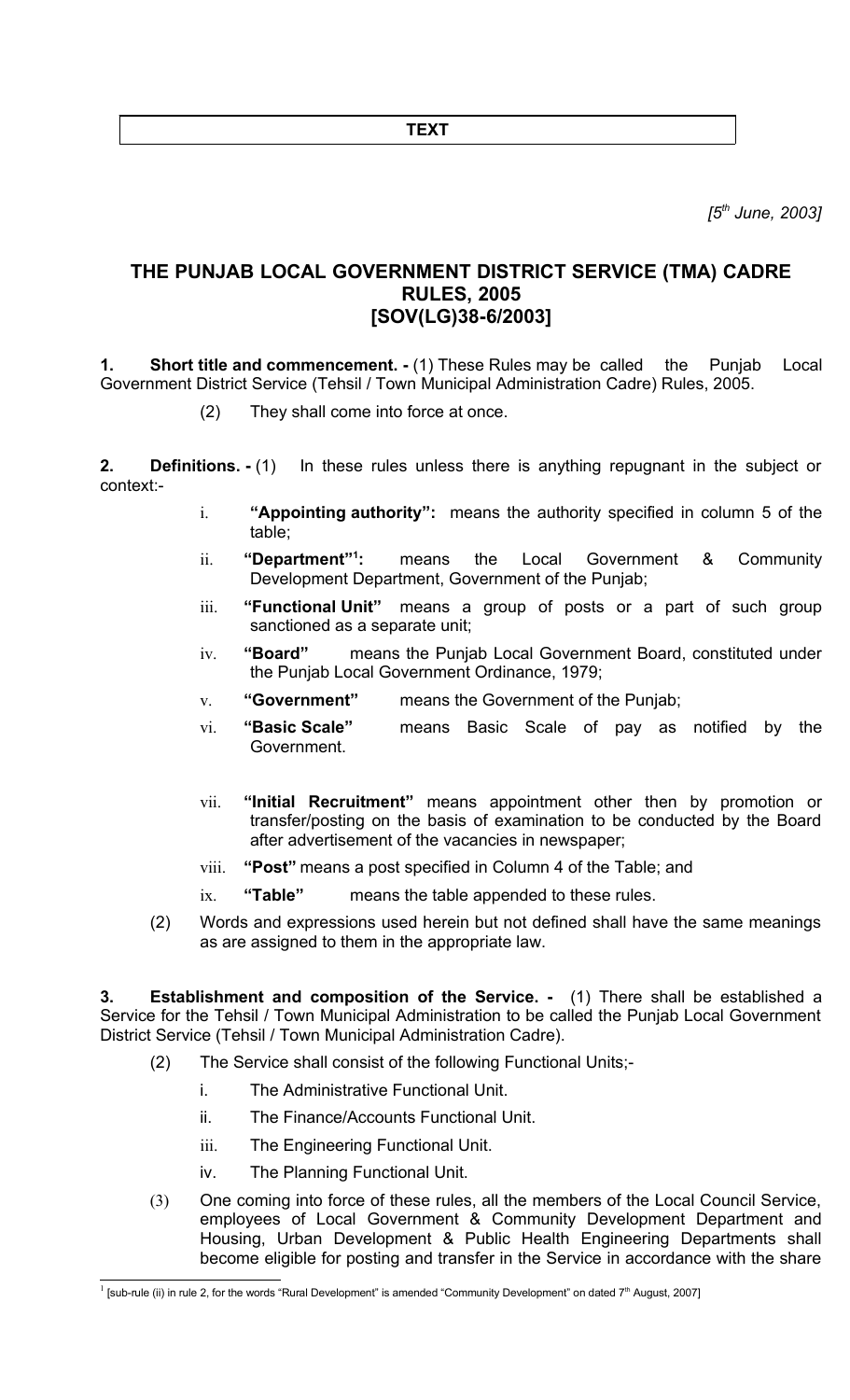to be determined by the Government, in the corresponding Basic Scale of the same Functional Unit. Lien/Seniority matters of such members/employees shall be maintained in their said parent department and service respectively.<sup>[2](#page-2-4)</sup>

(4) Officers and Officials of one Functional Unit shall not be eligible for appointment to a post in any other Functional Unit.

<span id="page-2-3"></span>**4. Appointment to the Service. -** (1) Appointment to a Post in the Service shall be made by Initial Recruitment, promotion and transfer/posting by the Appointing Authority in respect of the Post mentioned in column 4 in the manner specified in column 7 of the Table.

(2) Appointment by Initial Recruitment shall be made in accordance with rule 5 and appointment by promotion and transfer/posting in accordance with rule 6.

<span id="page-2-2"></span>**5. Initial recruitment. -** (1) Initial Recruitment to the Post shall be made by the Department on the basis of the result of the examination and interview conducted by the Board. The Board shall follow the selection criteria for appointment as may be notified by the Services & General Administration Department of the Government.

- (2) (i) A candidate for Initial Recruitment to a Post must possess the educational qualifications and experience as laid down respectively in column 6 of the table.
	- (ii) Age for initial recruitment shall be between 21 years to 28 years:

Provided that the age for the post of Union Secretary (Union Committees) and Naib Qasid/Chowkidar shall be between 18 years to 25 years".<sup>[3](#page-2-5)</sup>

(iii) In a case where the recruitment is to be made on the basis of written examination, the age shall be reckoned on the last date of submission of application for the post, given in the advertisement.

(3) No person shall be appointed to the Service unless he is citizen of Pakistan and is a resident of the province of the Punjab.Provided that a post falling in any Functional Unit of the Service in BS-14 shall be filled from amongst the bonafide residents of the concerned District.

<span id="page-2-1"></span>**6. Appointment by promotion. -** (1) A member of the Service shall be eligible to be considered for appointment by promotion to a Post reserved for promotion in a manner as may be prescribed:

> Provided that the Posts reserved in various Functional Units for appointment by transfer/posting shall be utilized for the promotion of members of the respective Functional Unit against their quota, as may be determined by the Government from time to time.

- (2) Promotion including proforma promotion shall not be clamed by any member of the Service as of right.
- (3) Promotion shall be granted with immediate effect and be actualized from the date of assumption of charge of the higher post, and shall in no case be granted from the date of availability of Post reserved for promotion.
- (4) A member of the Service shall not be entitled to promotion from an earlier data except in the case of proforma promotion.
- (5) A retired member of the Service shall not be eligible for grant of promotion, but may be considered for grant of proforma as may be prescribed by the Services & General Administration Department of the Government.
- (6) Appointment by promotion shall be made on the recommendations of the Board.

<span id="page-2-0"></span>**7. Appointments by transfer/posting. -** (1) Appointments by transfer/posting may be made from amongst persons holding appointments in the Government in Provincial Management Service, APUG service, departments and services mentioned in rule 3 (3), in the same grade as

<span id="page-2-4"></span><sup>&</sup>lt;sup>2</sup> [sub-rule (3) in rule 3, for the words "Rural Development" is amended "Community Development" on dated 7<sup>th</sup> August, 2007]

<span id="page-2-5"></span> $3$  [sub-rule (2) in rule 5, is amended on dated  $7<sup>th</sup>$  August, 2007]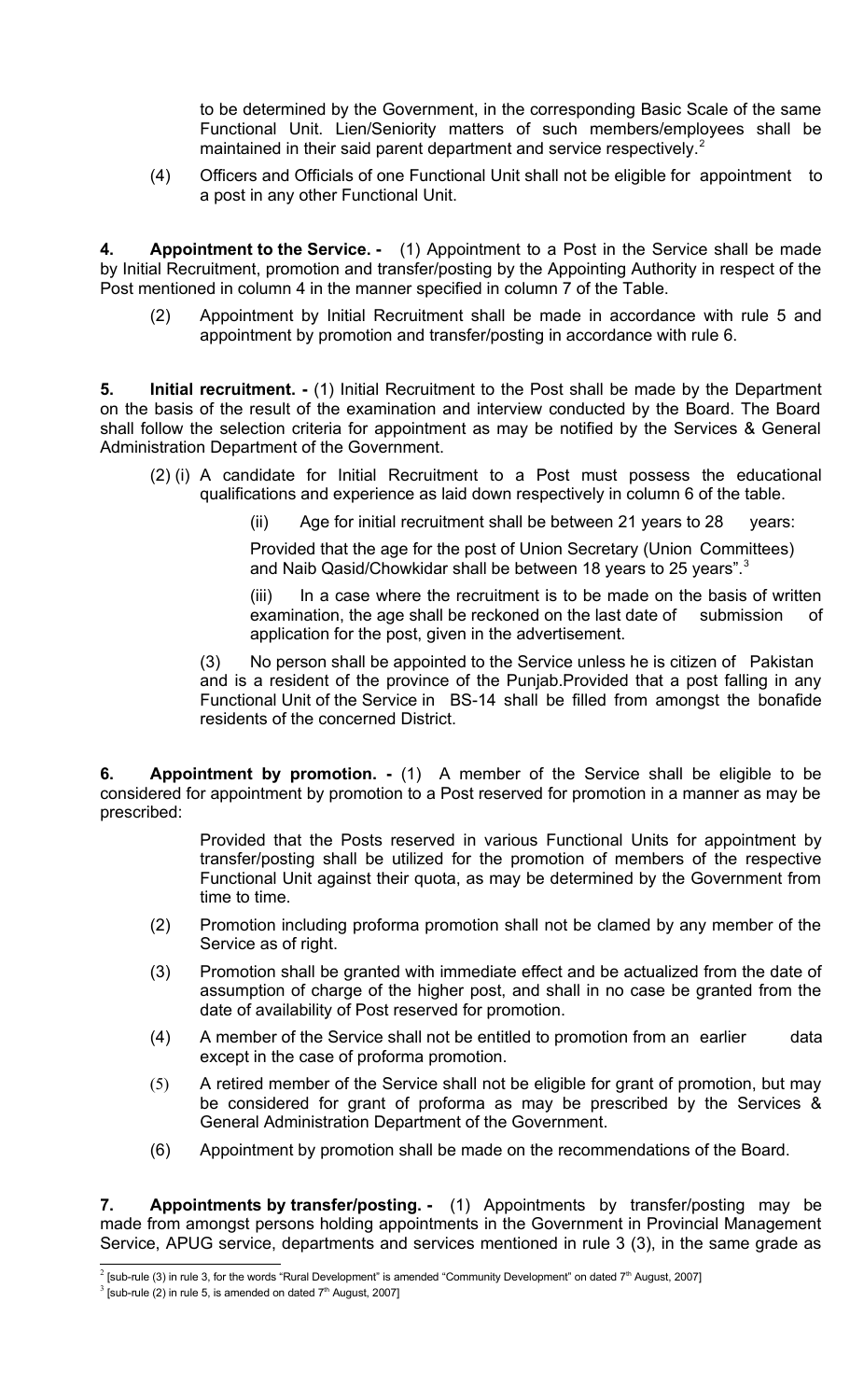that of the post to which appointment is to be made, subject to the persons fulfilling the conditions of appointment to the Post concerned and the share of above Service in the Functional Units as may be determined by the Government, from time to time.

### <span id="page-3-2"></span>**8. Confirmation and Termination. -** (1) No person shall be confirmed in the

Service unless he successful1y completes such training and passes such departmental examination as may be specified by the Department.

- (2) If a member of the Service fails to complete successfully any training or pass the departmental examination specified under sub rule (1) within such period or in such number of attempts as may be fixed by the Department, the Appointing Authority may:
	- a) In case of Initial Recruitment, terminate his' services; and
	- b) In case of appointment by promotion revert him to his former post, or if there be no such post, terminate his services.
- (3) The services of a member of the Service may be terminated without notice during the initial or extended period of his probation. Provided that, where such a member is appointed by promotion or, as the case maybe, is transferred from one Basic Scale, Functional Units or post to another Basic Scale, Functional Unit or post, his services shall not be terminated so long as he holds a, lien against his former post, Basic Scale or Functional Unit.
- (4) In the event of a Post being abolished or a number of Posts in a Functional Unit or Basic Scale is reduced due to the exigencies of Service, or decision of competent court, the services of the most junior person in such Functional Unit or Basic Scale shall be tenanted.

<span id="page-3-1"></span>**9. Probation. -** (1), (a) A person appointed to a post in a Basic Scale against a substantive vacancy shall remain on probation for a period of two years, if appointed by initial recruitment, and for one year if appointed by promotion.

- (b) The Appointing authority may extend the period of probation by a further period not exceeding two years in case of Initial Recruitment and one year in case of appointment by promotion.
- (c) Officiating service 'and scurvies spent on deputation to a corresponding or a higher post may be allowed to be counted towards period of probation.
- (2) If no order is passed by the day following the completion of the initial probationary period, in case of Initial Recruitment, the period of probation shall be deemed to have been extended for another two years and in case of appointment by promotion, for another one year.
- (3) Subject to rule 8, if no order is passed by the day in which the maximum period of probation expires, the probationer shall he deemed to have been confirmed in the appointment from the date on which the period of probation was last extended or may be deemed to have been so extended.
- (4) A probationer who has satisfactorily completed his period of probation against a substantive vacancy shall be confirmed with effect from the date of his continuous appointment in such a vacancy:

Provided that where the period of his probation has been extended under the provisions of sub-rule (I) of this rule, the date of confirmation shall, subject to the other provisions of this rule, be the date on which the period of probation was last extended.

<span id="page-3-0"></span>**10. Seniority. -** (1) The seniority inter se of persons appointed to Posts in the same Basic Scale in a Functional Unit shall be determined:-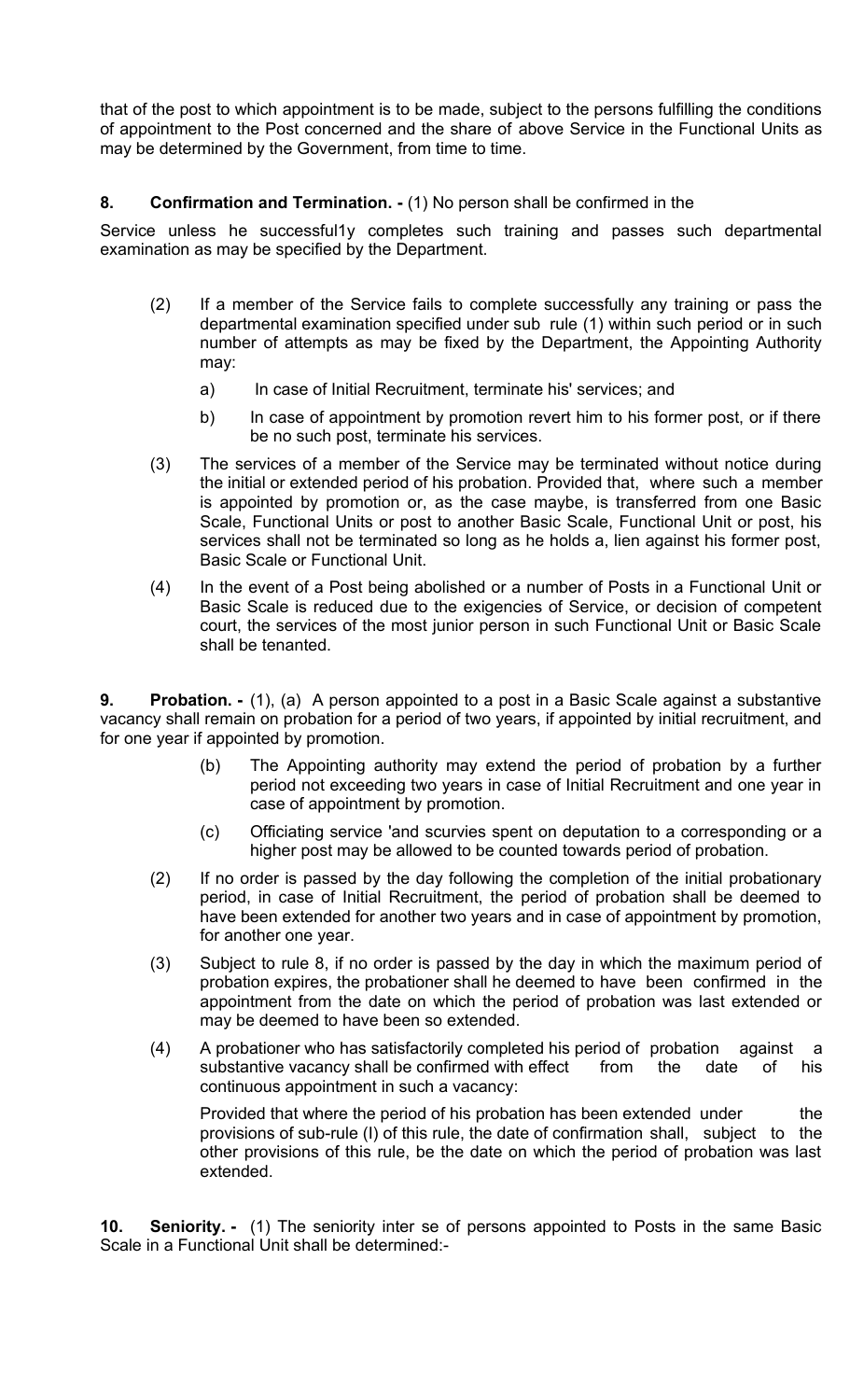- (a) in the case of persons appointed by Initial Recruitment, in accordance with the order of merit assigned by the Board.
- (b) in the case of persons appointed by promotion, with reference to the dates of their continuous appointments in the Basic Scale provided that if the date of continuous appointment in the ease of two or more persons appointed to the Basic Scale is the same, the elder if not junior to the younger in the next below Basic Scale; shall rank senior to the younger person.

**Explanation-I.** If a person junior in a lower basic scale is promoted to higher basic scale by superseding his senior and subsequently the latter is also promoted, the promoted first shall, rank senior to the one promoted subsequently.

**Explanation-II.** A junior appointed to a higher Basic Scale shall be deemed to have superseded his senior only if both the junior and the senior were considered for the higher Basic Scale and the junior was appointed in preference to the senior.

(2) The seniority of the persons appointed by Initial Recruitment to the Basic Scale visà-vis those appointed by promotion shall be determined with reference to the date of continuous appointment to the Basic Scale:

Provided that if two dates are the same, the persons appointed by promotion than by initial recruitment shall rank senior to the person appointed by initial recruitment. Provided further that inter seniority of persons belonging to the same category shall not be altered.

**Explanation:** In case a group of persons in selected for initial appointment at one time, the earliest date on which any one out of the group joined the Service shall be deemed to be the date of appointment of all persons in the group.

(3) Notwithstanding the provisions of this rule, the seniority list already prepared in accordance with the rules applicable immediately before the commencement of these rules shall be construed as seniority list for promotions in their parent departments/service.

<span id="page-4-3"></span>**11. Posting and Transfers. -** Every member of the Service shall be liable to serve anywhere in the Province, in any department, local authority of statutory body set up or established by the Government:

Provided that if he is required to serve in a post outside his Functional Unit, his terms and conditions of service as to his pay shall not be less favorable than those to which he would have been entitled if he had not been so required to serve.

<span id="page-4-2"></span>**12. Reversion. -** A member of the Service appointed to higher Post or Basic Scale on officiating basis or current charge basis shall be liable to reversion to his lower Post or Basic Scale without notice.

- <span id="page-4-1"></span>**13. Retirement. -** (1) A member of the Service shall retire;
	- a) on such date, after he has completed twenty years service, as the Appointing Authority may, in public interest, direct; or
	- b) Where no direction is given under clause (a), on completion of  $60<sup>th</sup>$ year of his age.
	- (2) A retired member of the Service;
		- a) (shall not be re-employed in the service);
	- (3) A member of the Service during leave preparatory to retirement may seek private employment with the approval of the Appointing Authority.

<span id="page-4-0"></span>**14. Remuneration.** - (1) Member of the service shall be paid remunerations and allowances as may be determined by the Government which may be adopted by the Board. In addition to these remuneration and allowances he will get 30% of basic salary in lieu of pension per month.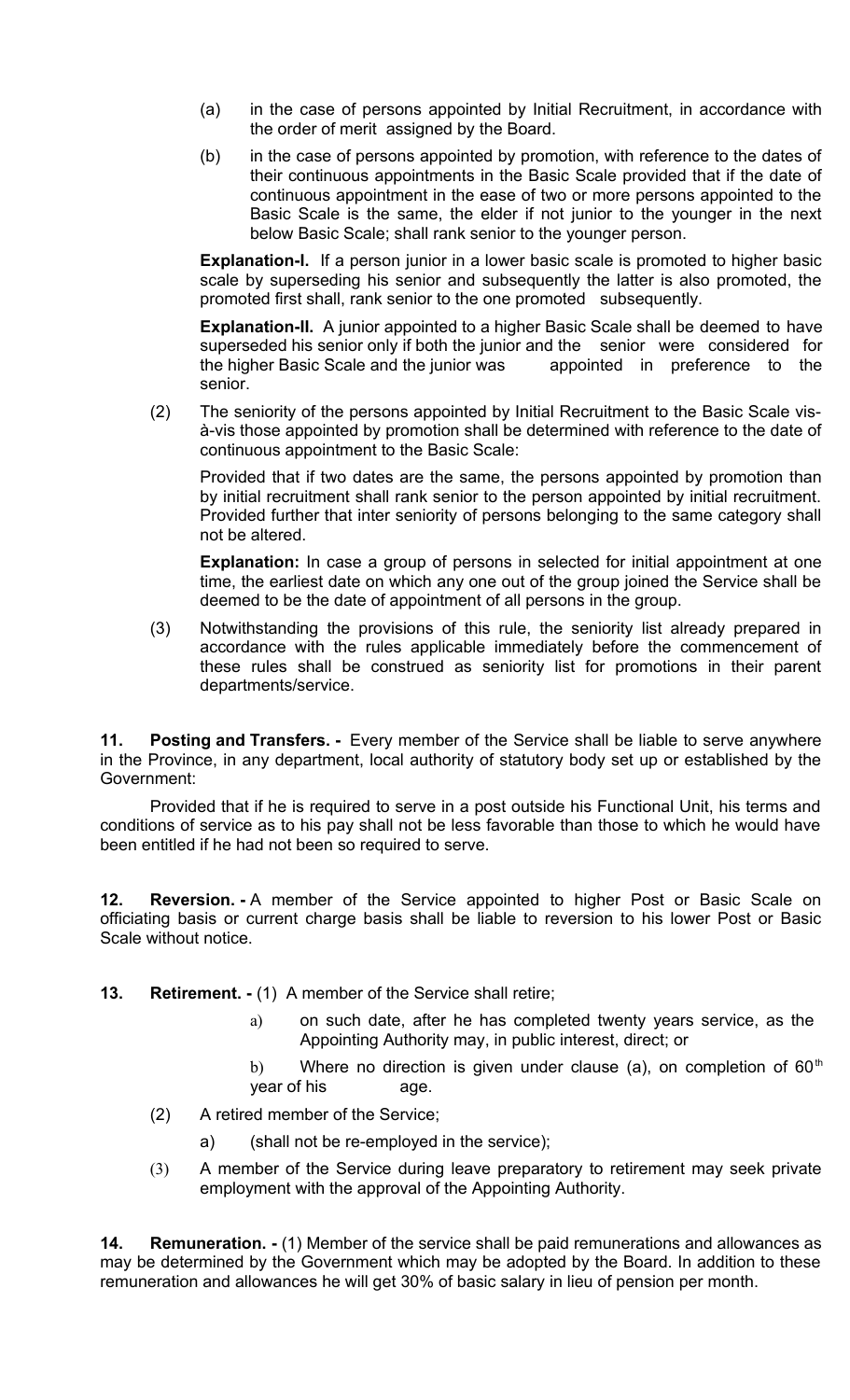(2) A member of the Service shall draw his pay and other allowances from the Tehsil/Town Municipal Administration or the Union Administration, as the case may be, under which he has served during the period for which the pay and allowances are claimed.<sup>[4](#page-5-7)</sup>

**15. Pension and gratuity. -** (1) Members of the Service on retirement shall not be entitled to any pension or gratuity.

- <span id="page-5-6"></span>(2) Where a member of the Service was a Government servant or member of LCS at the time of the enforcement of these rules, he shall be entitled to receive his pension form the parent department/Board.
- (3) The Board with the approval of Department shall recover the leave salary and pension contribution of the members of the erstwhile Local Council Service from the Tehsil/Town Municipal Administration and other institution under which they have served, and transfer the same to the parent department.

<span id="page-5-5"></span>**16. Group Insurance. -**A member of the Service shall be entitled to the benefits admissible under the Punjab Local Councils and Municipal Bodies Employees Group Insurance (Contract) Rules, 1974 or any other Law for the time being in force. The persons transferred/posted in the Service from the Department and the service mentioned in rule 3(3) shall be governed by the respective rules concerning Group Insurance Scheme applicable to them prior to transfer/posting in the Service.

<span id="page-5-4"></span>**17. Leave. -** (1) Subject to such modification as may be specified by the Government of the Punjab Revised Leave Rules, 1981 as amended from time to time shall, mutatis mutandis, be applicable to the members of the Service.

(2) Where a member of the Service proceeds on leave, he shall claim his salary from the Tehsil/Town Municipal Administration or the Union Administration, as the case may be, under which he was serving at the time of proceeding on leave, provided that the amount of salary paid during leave shall be deducted by the concerned Tehsil/Town Municipal Administration from the amount of contribution of leave salary payable to the Board.<sup>[5](#page-5-8)</sup>

<span id="page-5-3"></span>**18. Conduct. -** The conduct of a member of the Service shall be regulated by the Punjab Government Servants (Conduct) Rules, 1966 or such other rules may be applicable to Government servants.

<span id="page-5-2"></span>**19. Efficiency and Discipline. -** A member of the Service shall be liable to such disciplinary action and penalties in accordance with the procedure prescribed by the Punjab Employees Efficiency, Discipline and Accountability Act, 200[6](#page-5-9), or any other law for the time being in force.<sup>6</sup>

<span id="page-5-1"></span>**20. Right of appeal or representation. -** A member of the Service aggrieved by an order passed against him under these rules, shall a right to file an appeal within sixty days of the passing of the order, to the authority next above the authority passing the order and to the Government where the order is passed by the Department.

Provided that no appeal shall lie on matters relating to the determination of fitness of a person to hold a particular Post or to be promoted to a higher post or Basic Scale.

<span id="page-5-0"></span>**21. Delegation of Powers. -** The Department may delegate its powers under these rules to any of the officer subordinate to it.

<span id="page-5-7"></span> $4$  [sub-rule (2), in rule 14, is amended on dated  $7<sup>th</sup>$  August, 2007]

<span id="page-5-8"></span> $<sup>5</sup>$  [sub-rule (2), in rule 17, is amended on dated  $7<sup>th</sup>$  August, 2007]</sup>

<span id="page-5-9"></span> $<sup>6</sup>$  [in rule 19, is amended on dated 7<sup>th</sup> August, 2007]</sup>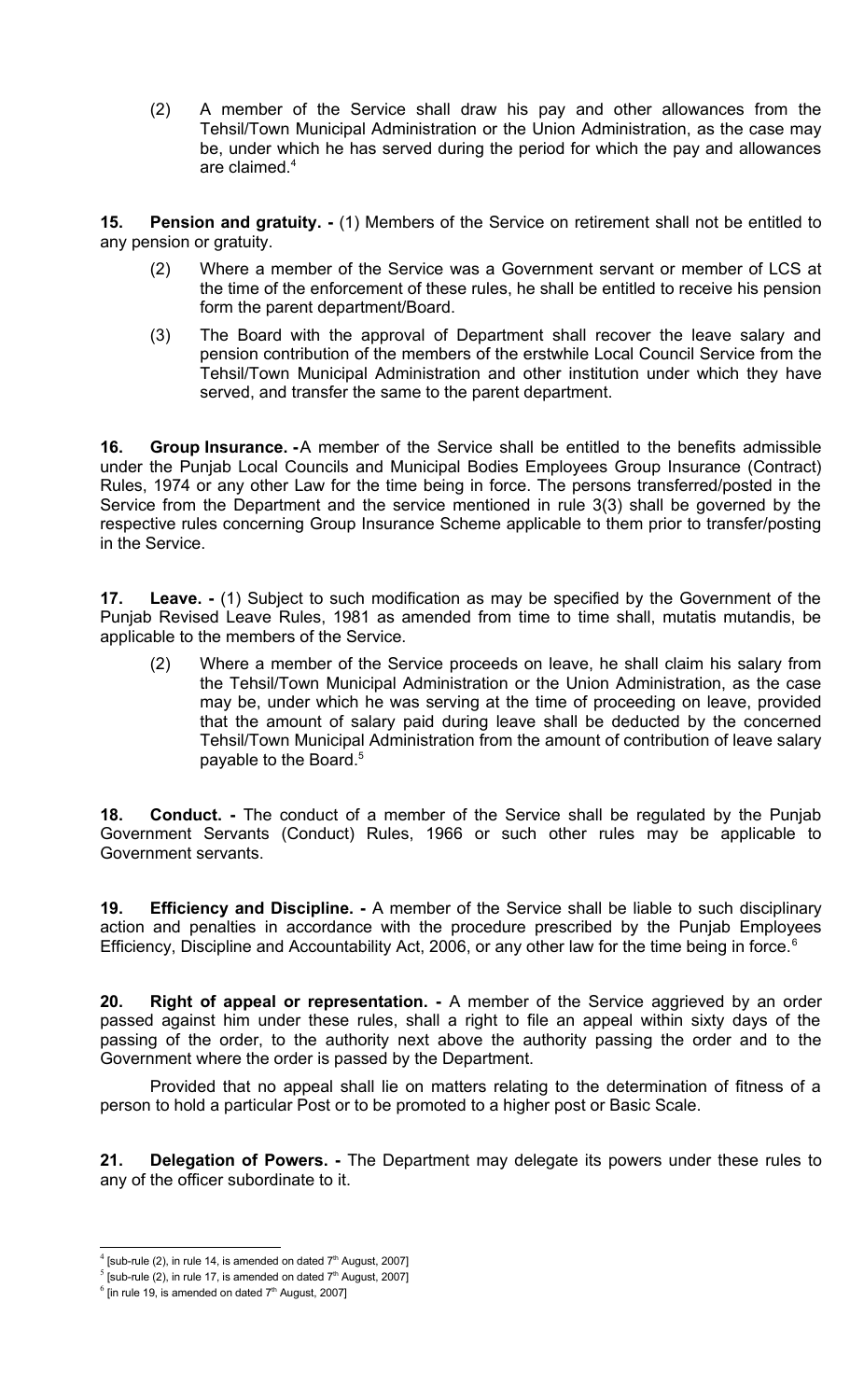<span id="page-6-1"></span>**22. General. -** (1) In all the matters not provided for in these rules and subject to the general directions of the Department, members of the Service shall be governed by the provisions and procedure as laid down in the Punjab Civil Servant Act, 1974 and the rules farmed there under:

(2) The Board shall maintain the service record of all the members of the Service. The Government may require Tehsil/ Town Municipal Administration to contribute an amount calculated at such rate as may be determined by it towards the expenditure of the Board in this regard.

<span id="page-6-0"></span>**23. Repeal and Saving. -** The Punjab Local Council Service (Appointment & Conditions of Service) Rules, 1983, Rule 4(v) of the Punjab Local Council Servants (Service) Rules, 1997 and serial No. 54 of the Schedule of the Punjab Local Government & Rural Development Department Service Rules, 1981" shall stand repealed except in their application to the already retired and personnel of Local Council Service constituted under Punjab Local Government Ordinance, 19[7](#page-6-2)9.<sup>7</sup>

<span id="page-6-2"></span> $\frac{7}{1}$  [in rule 23, is amended on dated 7<sup>th</sup> August, 2007]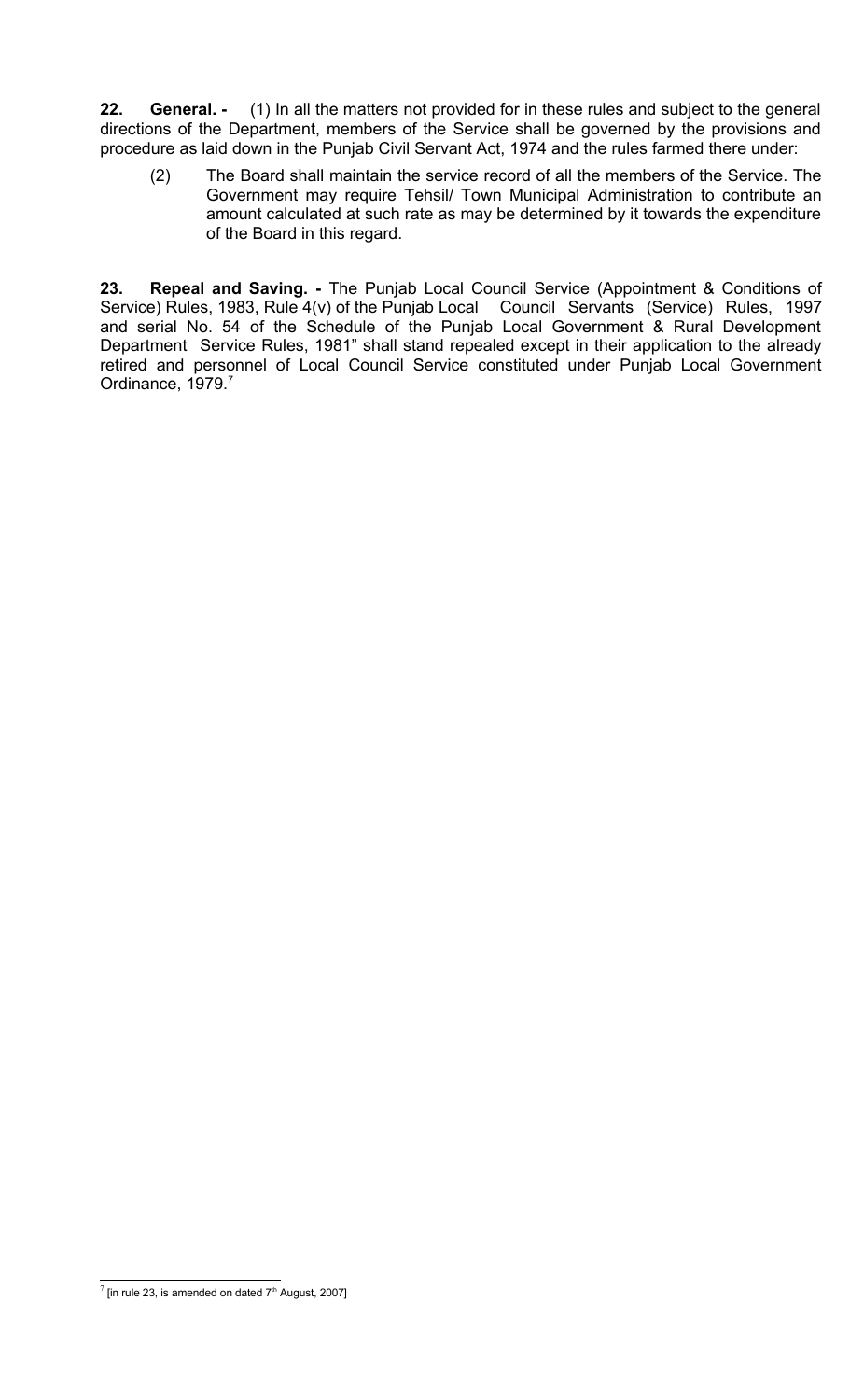### **TABLE**

| Sr.<br><b>No</b> | Name<br>of<br><b>Departme</b><br>nt | <b>Functional</b><br><b>Unit</b> | <b>Name</b><br><b>Scale</b><br>of<br><b>Post</b>                                                 | and Appointing<br>the Authority          | Qualification<br>for<br>initial<br>appointment<br>by<br>recruitment                 | Method of Transfer / Posting, Examination<br>initial<br>recruitment<br>and<br>promotion.                                                                                                                                                            | <b>Training</b><br>for<br>required<br>the<br>confirmation / promotion |
|------------------|-------------------------------------|----------------------------------|--------------------------------------------------------------------------------------------------|------------------------------------------|-------------------------------------------------------------------------------------|-----------------------------------------------------------------------------------------------------------------------------------------------------------------------------------------------------------------------------------------------------|-----------------------------------------------------------------------|
|                  | $\mathbf{2}$                        | 3                                |                                                                                                  | 5                                        |                                                                                     |                                                                                                                                                                                                                                                     | 8                                                                     |
|                  | LG&CD<br>Departmen                  | Administrative                   | <b>Chief Officer</b><br>$(Bs-14)$                                                                | <b>Tehsil/ Town Nazim</b>                | At least Graduate (2 <sup>nd</sup><br>Division)<br>From a recognized<br>University. | By posting /transfer from Chief<br>Officers (Bs-14) of LCS. If none is<br>available by transfer/posting then<br>by initial recruitment.                                                                                                             | Department training for<br>confirmation as may be<br>prescribed.      |
|                  | LG&CD<br>Departmen                  | LG&CD<br>Department              | <b>Chief Officer</b><br>Superintendents<br><b>Council Officer</b><br>ATO(R)<br>$(BS-16)$         |                                          | Graduate from a recognized<br><b>University</b>                                     | By posting/transfer from Chief<br><b>Bs-16</b><br><b>of</b><br>LCS,<br><b>Officers</b><br><b>Bs-16</b><br><b>Superintendents</b><br>0f<br>LG&CD<br>Department,<br>Administrative Officer, / Private<br>Secretaries (Bs-16) of PLGB. If              |                                                                       |
| 2                |                                     |                                  |                                                                                                  | <b>Secretary LG&amp;CD</b><br>Department |                                                                                     | is<br>available<br>by<br>none<br>transfer/posting then:-<br>50% by promotion from<br>(i)<br>the officers at serial<br>1 <sub>1</sub><br>column 4,<br>No.<br>having at least three<br>years service and<br>(ii)<br>50% by<br>initial<br>recruitment. | -do-                                                                  |
|                  | LG&CD<br>Departmen                  | Administrative                   | T.M.O<br>T.O(R)<br><b>Chief Officer</b><br>A.T.O(R)<br>A.Os, PLGB<br>Supdt. Council<br>$(BS-17)$ | Secretary LG&CD<br>Department            | At least Masters Degree from<br>any recognized university $(2^{nd}$<br>Division).   | from Chief<br>By posting/transfer<br>Officers (BS-17)<br>of<br>LCS,<br>Administrative Officers Bs-17 of<br>PLGB, Project Managers/ADLGs<br>of LG&CD Department, APUG,<br>PMS. If none is avaible by<br>transfer/posting then:-                      | $-do-$                                                                |

<span id="page-7-0"></span> $^8$  [for all the word LG&RD is amended as LG&CD on dated 5<sup>th</sup> September, 2005]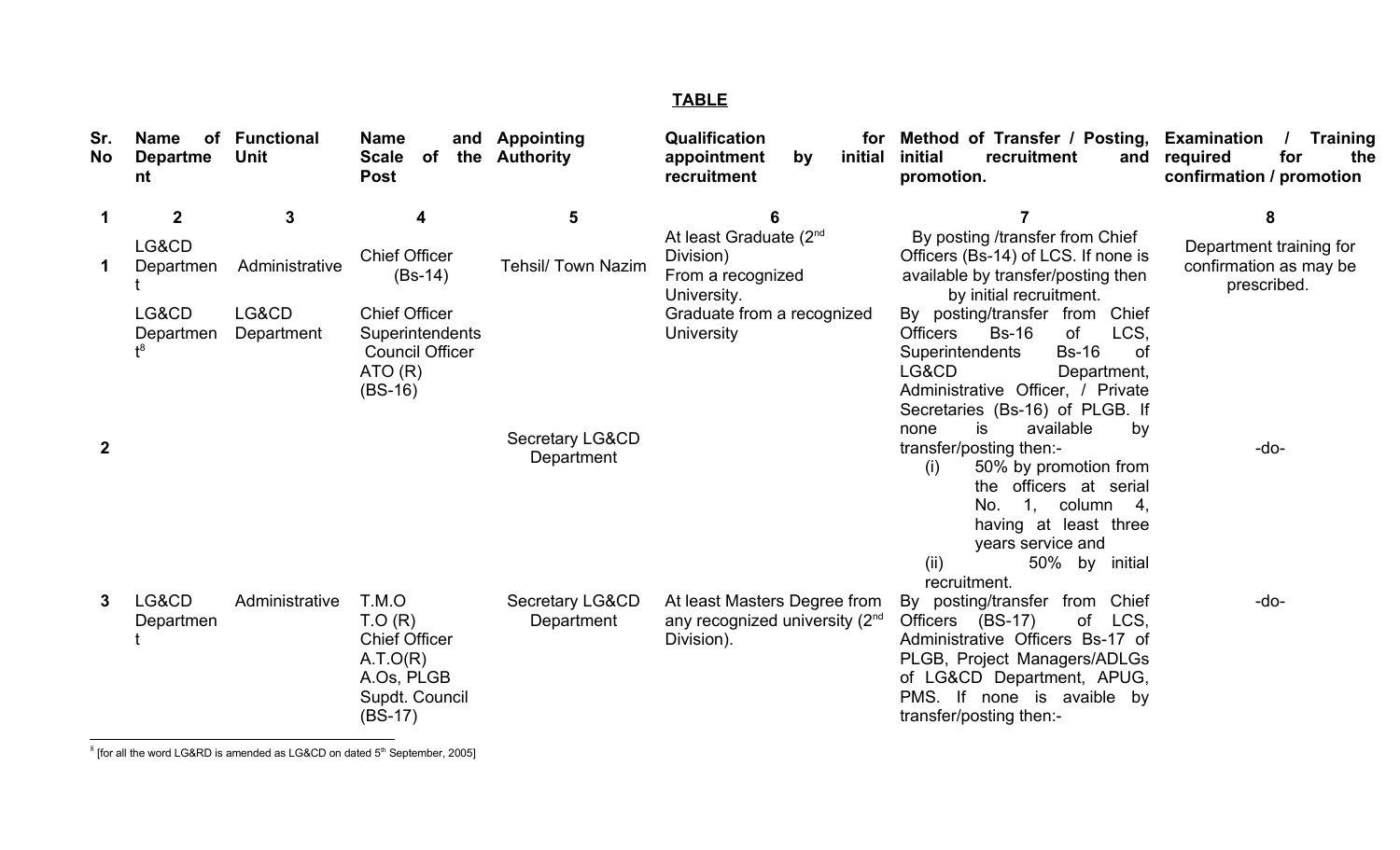|                |                    |                |                                                        |                                          |                                              | $(i)$ 50% by promotion from<br>the officers at serial No. 2,<br>column 4, having at least<br>three years experience in<br>BS-16 and<br>(ii) 50% by initial recruitment                                                                                                                                                                                                                                               |        |
|----------------|--------------------|----------------|--------------------------------------------------------|------------------------------------------|----------------------------------------------|----------------------------------------------------------------------------------------------------------------------------------------------------------------------------------------------------------------------------------------------------------------------------------------------------------------------------------------------------------------------------------------------------------------------|--------|
| $\overline{4}$ | LG&CD<br>Departmen | Administrative | T.M.O<br>T.O(Reg)<br><b>Chief Officer</b><br>$(BS-18)$ | Secretary LG&CD<br>Department            |                                              | By posting/transfer from Chief<br>Officers BS-18 of LCS, Director<br>Administration & Research (BS-<br>18) of PLGB and Directors of<br>LG&CD, APUG< PMS. If none is<br>available by transfer/posting, then<br>by promotion from the officers at<br>serial No. 3, column No. 4 having<br>at least 5 years experience in BS-                                                                                           | $-do-$ |
| 5              | LG&CD<br>Departmen | Administrative | T.M.O<br>T.O(Reg)<br><b>Chief Officer</b><br>$(BS-19)$ | <b>Secretary LG&amp;CD</b><br>Department |                                              | 17 of the same Functional Unit<br>By posting/transfer from Chief<br>Officers BS-19 of LCS, Additional<br>Director General Administration<br>(Insp) BS-19 of PLGB, APUG<br>and PMS officer of BS-19. If none<br>is available by transfer/posting,<br>then by promotion from the<br>officers at serial No.4, column<br>No. 4 having at least 12 years<br>experience in BS-17 and above<br>of the same Functional Unit. | $-do-$ |
| 6              | LG&CD<br>Departmen | Accounts       | <b>Accountant (BS-</b><br>14)                          | <b>Tehsil/ Town Nazim</b>                | B.Com from a recognized<br><b>University</b> | from<br>By<br>posting/transfer<br>Accountants/Assistant<br>Accountants BS-11 and BS-14 of<br>LCS. If none is available by<br>transfer/posting then by initial<br>recruitment.                                                                                                                                                                                                                                        | $-do-$ |
| 7              | LG&CD              | Accounts       | A.T.O (F) BS-16                                        | <b>Secretary LG&amp;CD</b>               | B.Com from a recognized                      | posting/transfer<br>By<br>from                                                                                                                                                                                                                                                                                                                                                                                       | $-do-$ |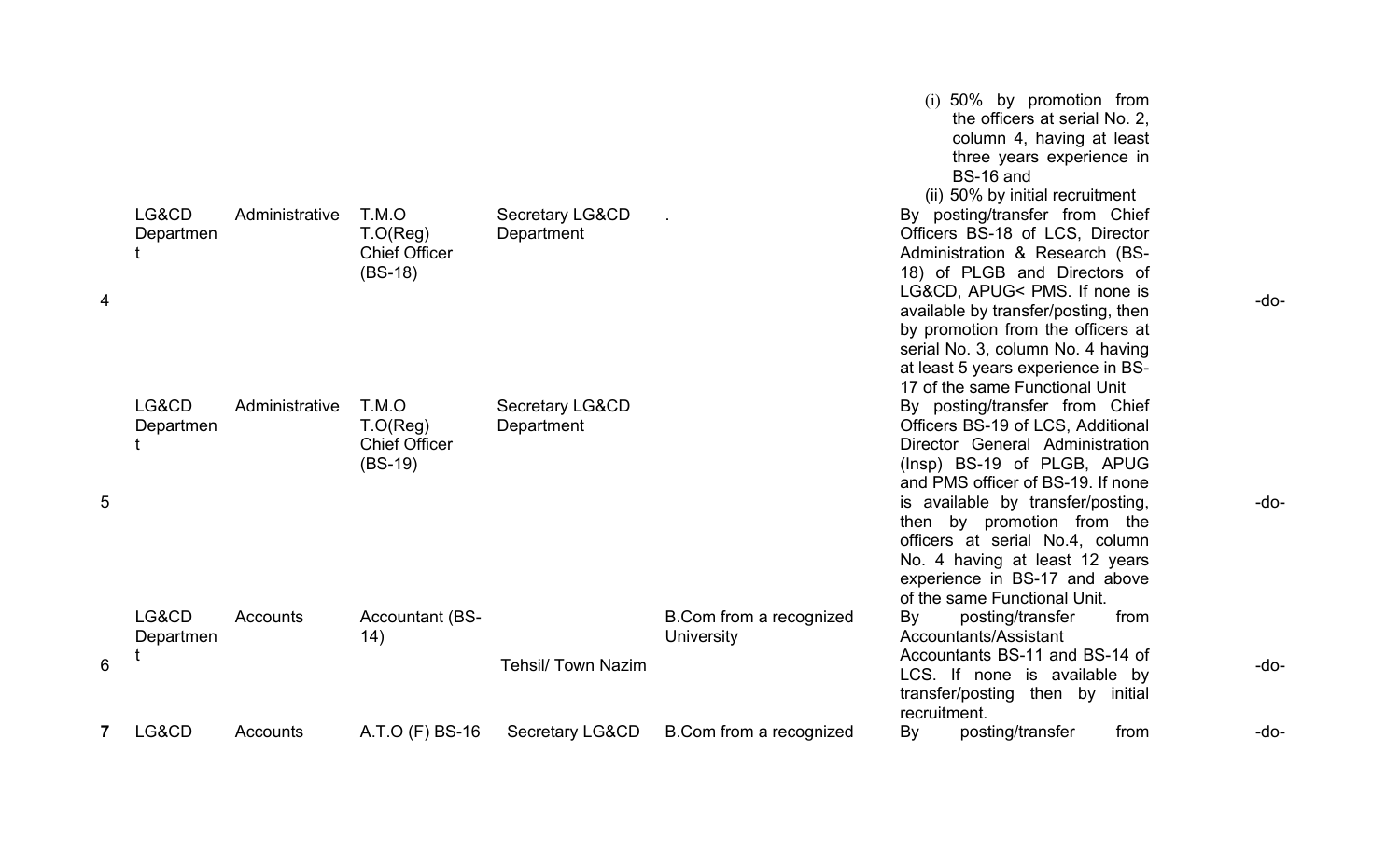|   | Departmen          |          |                                                                              | Department                               | <b>University</b>                                                  | available<br>then:-<br>(i)<br>(ii)           | Accounts Officers (BS-16) of<br>LCS, and Audit Officers of BS-16<br>of LG&CD Department. If none is<br>transfer/posting<br>by<br>50% by promotion from<br>the officers at serial<br>7, column 4,<br>No.<br>having at least three<br>years service in BS-16<br>and<br>50%<br>by<br>recruitment. | initial                |
|---|--------------------|----------|------------------------------------------------------------------------------|------------------------------------------|--------------------------------------------------------------------|----------------------------------------------|------------------------------------------------------------------------------------------------------------------------------------------------------------------------------------------------------------------------------------------------------------------------------------------------|------------------------|
| 8 | LG&CD<br>Departmen | Accounts | T.O (Finance)<br>A.T.O (Finance)<br>$(BS-16)$<br>Accounts<br>Officers(BS-17) | <b>Secretary LG&amp;CD</b><br>Department | M.Com from a recognized<br>University. Or<br>ACMA/CA/MBA (Finance) | By<br>transfer/posting then:-<br>(i)<br>(ii) | posting/transfer<br>Accounts Officers (BS-17) of<br>LCS, Accounts Officers of BS-17<br>of PLGB. If none is available by<br>50% by promotion from<br>the officers at serial<br>7, column 4,<br>No.<br>having at least three<br>years service in BS-16<br>and<br>50%<br>by<br>recruitment.       | from<br>initial        |
| 9 | LG&CD<br>Departmen | Accounts | T.O (Finance)<br>A.T.O (Finance)<br>$(BS-18)$                                | <b>Secretary LG&amp;CD</b><br>Department |                                                                    | Accounts Officers<br>transfer/posting        | By posting/transfer from Senior<br>LCS. If none is available<br>then<br>promotion from the officers at<br>serial No. 9, column No. 4 having                                                                                                                                                    | (BS-18) of<br>by<br>by |

-do-

-do-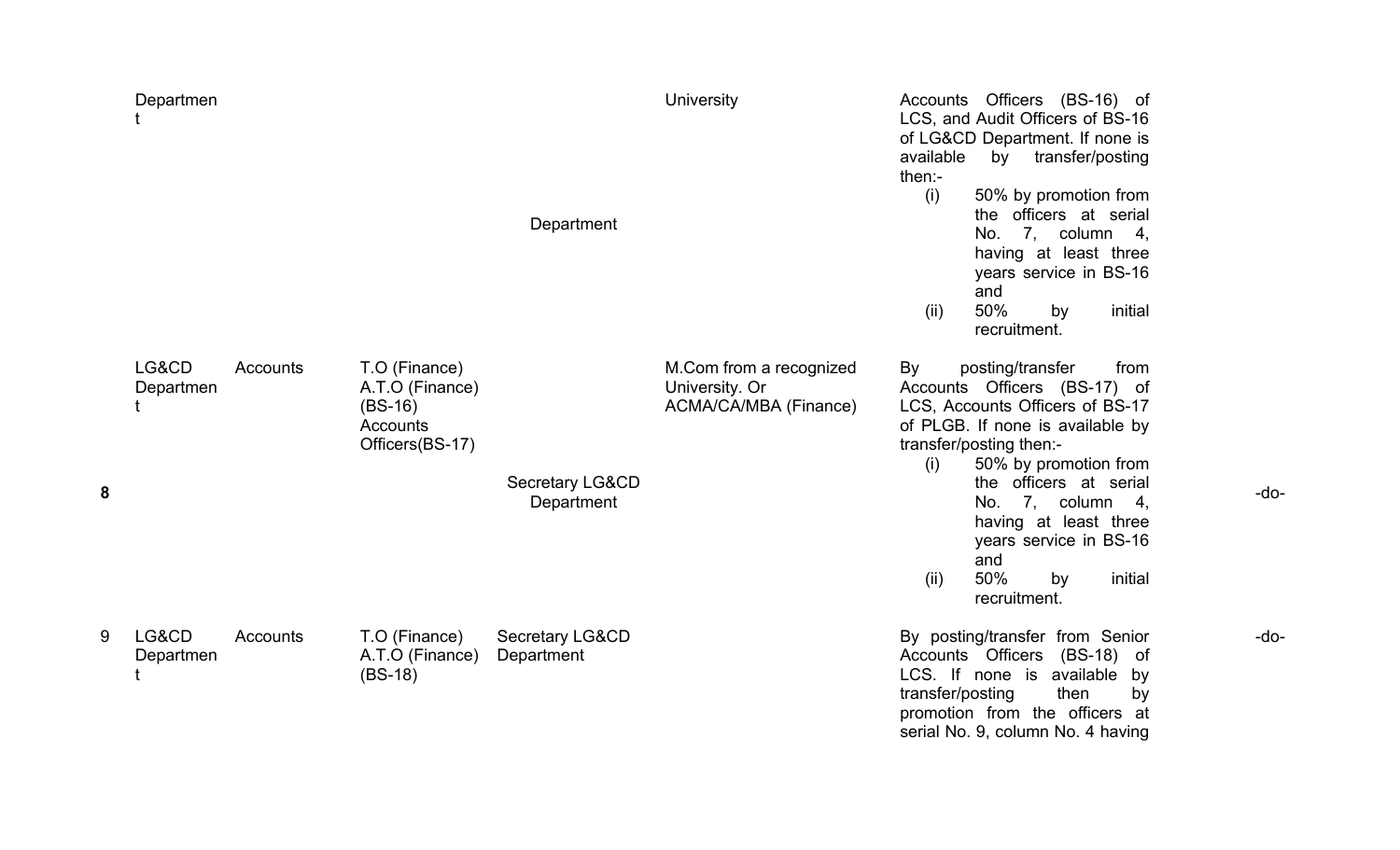|    |                    |             |                                         |                                          |                                                                                                                                                                                 | at least 5 years experience in Bs-<br>17 of the same Functional Unit.                                                                                                                                                                                                                                                                                                                                                                                             |        |
|----|--------------------|-------------|-----------------------------------------|------------------------------------------|---------------------------------------------------------------------------------------------------------------------------------------------------------------------------------|-------------------------------------------------------------------------------------------------------------------------------------------------------------------------------------------------------------------------------------------------------------------------------------------------------------------------------------------------------------------------------------------------------------------------------------------------------------------|--------|
| 10 | LG&CD<br>Departmen | Accounts    | T.O (Finance)<br>$(BS-19)$              | Secretary LG&CD<br>Department            |                                                                                                                                                                                 | By posting/transfer from Senior<br>Accounts Officers (BS-19) of<br>LCS. If none is available<br>by<br>transfer/posting<br>then<br>by<br>promotion from the officers at<br>serial No. 10, column No. 4<br>having at least 12<br>years<br>experience in Bs-17 and above of<br>the same Functional Unit.                                                                                                                                                             | $-do-$ |
| 11 | LG&CD<br>Departmen | Engineering | <b>Sub Engineers</b><br>$(BS-14)$       | <b>Tehsil/ Town Nazim</b>                | Matriculation and Diploma in<br>Civil Engineering (obtained<br>after three years Course)<br>from an Institute recognized<br>by the Govt.                                        | By posting/transfer from<br>Sub<br>LCS,<br>Engineers (Bs-11)<br>of<br>LG&CD<br>Department<br>and<br>HUD&PHED. If none is available<br>by transfer/posting then by initial<br>recruitment.                                                                                                                                                                                                                                                                         | $-do-$ |
| 12 | LG&CD<br>Departmen | Engineering | A.T(18S)<br>$ATO(1&S)$ . $(BS-)$<br>17) | <b>Secretary LG&amp;CD</b><br>Department | Degree in Civil<br>$\vert$<br>Engineering from a<br>university recognized<br>by higher Education<br>Commission.<br>II) Registered Member of<br>Pakistan Engineering<br>Council. | By posting/transfer from<br>Sub<br>$(Bs-11)$<br>0f<br>LCS,<br>Engineers<br>LG&CD<br>Department<br>and<br>HUD&PHED. If none is available<br>by transfer/posting then:-<br>(i) 50% by initial recruitment.<br>(ii) 25% by promotion on the<br>basis of seniority cum<br>fitness from amongst Sub-<br>Engineers<br>who<br>possess/improve<br>qualifications<br>prescribed<br>for initial recruitments. If<br>such<br>person<br>is<br>no<br>available then by initial | $-do-$ |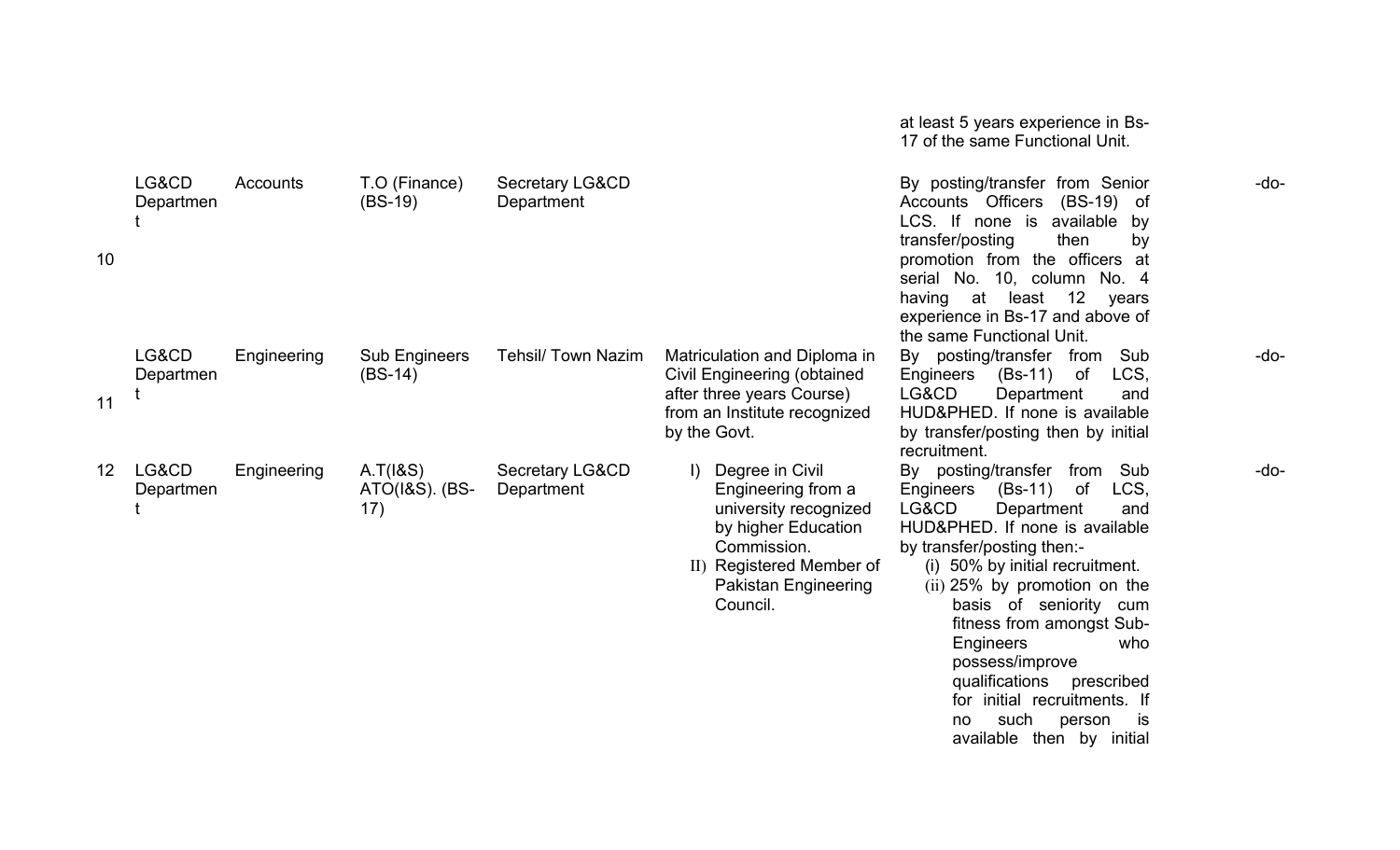|    |                    |             |                                   |                                          | recruitment and<br>(iii) 25% by selection on merit<br>amongst<br>the<br>from<br>members of the service in the<br>next lower grade<br>of the<br>Functional Unit having at<br>least 10 years service in<br><b>BS-14.</b>                                                                                                                                                                                                                                                     |      |
|----|--------------------|-------------|-----------------------------------|------------------------------------------|----------------------------------------------------------------------------------------------------------------------------------------------------------------------------------------------------------------------------------------------------------------------------------------------------------------------------------------------------------------------------------------------------------------------------------------------------------------------------|------|
| 13 | LG&CD<br>Departmen | Engineering | T.O(18S)<br>DTO(1&S). (BS-<br>18) | <b>Secretary LG&amp;CD</b><br>Department | By<br>posting/transfer<br>from<br>LCS,<br>Engineers (Bs-17) of<br>LG&CD<br>Department<br>and<br>HUD&PHED. If none is available<br>by transfer/posting then by<br>promotion from the officers at<br>serial No. 12, column No. 4<br>Civil<br>Degree<br>in<br>having<br>Engineering from any recognized<br>University with atleast 5 years<br>service in Bs-17 of the same<br>Functional Unit and a registered<br>of the<br>member<br>Pakistan<br><b>Engineering Council.</b> | -do- |
| 14 | LG&CD<br>Departmen | Engineering | A.T(18S)<br>ATO(1&S). (BS-<br>17) | <b>Secretary LG&amp;CD</b><br>Department | posting/transfer<br>By<br>from<br>LCS,<br>Engineers (Bs-19) of<br>LG&CD<br>Department<br>and<br>HUD&PHED. If none is available<br>by transfer/posting<br>then by<br>promotion from the officers at<br>serial No. 13, column No. 4<br>Civil<br>having<br>Degree<br>in<br>Engineering from any recognized<br>University with atleast 12 years<br>service in Bs-17 of the same<br>Functional Unit and a registered                                                            | -do- |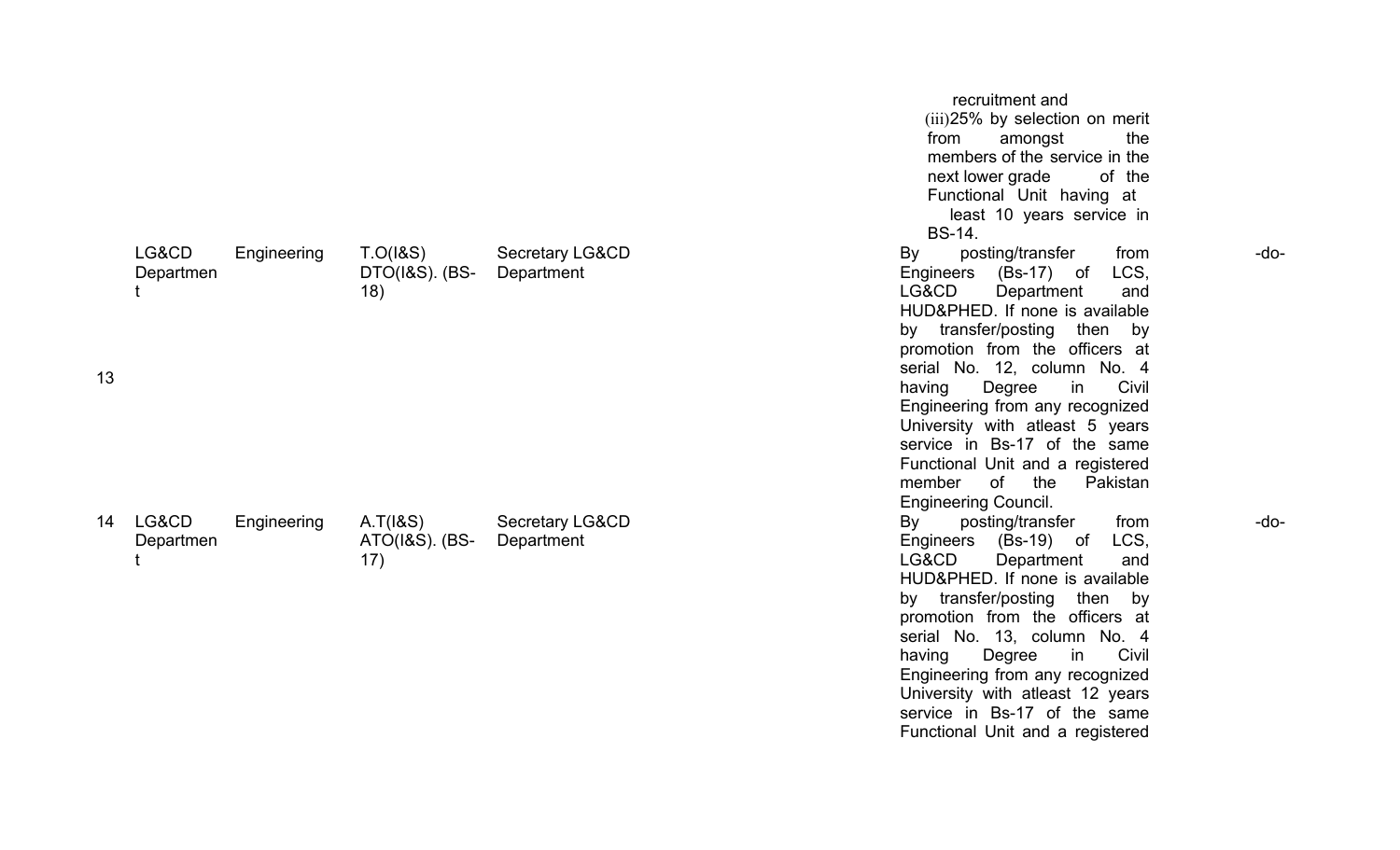|    |                    |          |                                          |                               |                                                                                                                                                                                                                     | Pakistan<br>the<br>member<br>οf<br><b>Engineering Council.</b>                                                                                                                                                                                                                                                                                                                                                                                                                                                                                                                                                                                                                     |        |
|----|--------------------|----------|------------------------------------------|-------------------------------|---------------------------------------------------------------------------------------------------------------------------------------------------------------------------------------------------------------------|------------------------------------------------------------------------------------------------------------------------------------------------------------------------------------------------------------------------------------------------------------------------------------------------------------------------------------------------------------------------------------------------------------------------------------------------------------------------------------------------------------------------------------------------------------------------------------------------------------------------------------------------------------------------------------|--------|
| 15 | LG&CD<br>Departmen | Planning | <b>Building</b><br>Inspectors(Bs-<br>14) | <b>Teshil/ Town Nazim</b>     | Matriculation with 3<br>years Diploma in Civil<br>Engineering from<br>recognized Institute.                                                                                                                         | By initial recruitment.                                                                                                                                                                                                                                                                                                                                                                                                                                                                                                                                                                                                                                                            | $-do-$ |
| 16 | LG&CD<br>Departmen | Planning | A.T(P&C)<br>$ATO(P&C)$ .<br>$(BS-17)$    | Secretary LG&CD<br>Department | <b>Bachelors</b><br>(i)<br>Degree in City<br>and Regional<br>Planning from a<br>recognized<br>University.<br>(ii)<br>Registered<br>Member of the<br>Pakistan<br>Council of<br>Architecture<br>and Town<br>planners. | By posting/transfers from Town<br>Planning Officers /Architecture<br>(Bs-17) of LCS, HUD & PHED. If<br>none is available by transfer<br>posting then:-<br>(i) 50% by initial recruitment.<br>(ii) 254% by promotion on the<br>basis of seniority cum<br>from<br>fitness<br>amongst<br><b>Building</b><br>Inspectors who<br>possess/improve<br>qualifications prescribed<br>for initial recruitments. If<br>such<br>is<br>person<br>no<br>available then by initial<br>recruitment and<br>(iii) 25% by selection on merit<br>the<br>from<br>amongst<br>Members of the service in<br>the next lower grade of<br>the Functional Unit having<br>at least 10 years service<br>in BS-14. | -do-   |